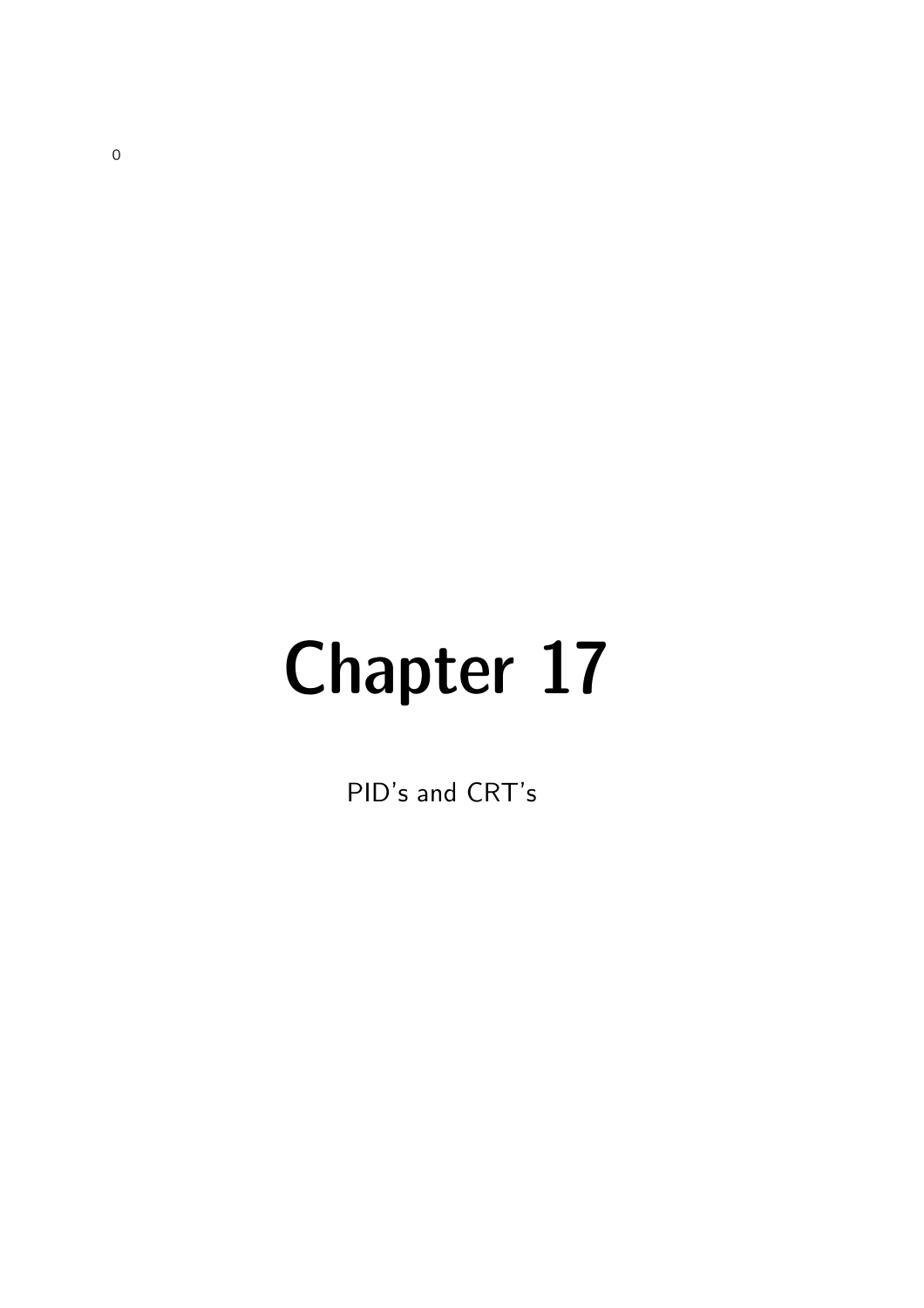# 17.I The Chinese Remainder Theorem, I.

We will state and prove the Chinese Remainder Theorem in 2 versions. First, as an existence (and uniqueness) theorem on solutions of simultaneous congruences. Then, as a structure theorem on quotient rings of a P.I.D.

"Ring" still means "commutative ring with 1".

17.I.1 Definition: Let  $I_1, I_2, \ldots, I_d$  be ideals of the ring R. The product ideal  $I_1 \cdot I_2 \cdot \ldots \cdot I_d$  is the ideal consisting of sums of products  $m_1 \cdot m_2 \cdot \ldots m_d$  with  $m_k \in I_k$ 

Obviously, the product of a sequence of ideals is itself an ideal. It is contained in each  $I_k$ , hence in their intersection, by the defining properties of ideals. If the ideals  $I_k$  are principal ideals,  $I_k = (m_k)$ , then, simply,  $I_1 \cdot I_2 \cdot \ldots I_d = (m_1 \cdot m_2 \cdot \ldots \cdot m_d)$ .

More generally we get a system of generators for the product ideal by multiplying generators for one ideal with generators for the other. E.g.,

$$
(a, b)(c, d) = (ac, ad, bc, bd).
$$

The proof of equality proceeds by mutual inclusion - a typical element of one ideal is rewritten as an element of the other.

The product may be strictly contained in the intersection. This is illustrated by the simple example  $(4) \cdot (6) = (24)$ ,  $(4) \cap (6) = (12)$ . Note that  $12 = 6 \cdot 4/(6, 4)$ .

The typical situation in which to expect equality is given by the following definition.

17.I.2 Definition: The ideals  $I_1, I_2, \ldots, I_d$  are said to be pairwise comaximal if, for each  $i, j, i \neq j$ ,

 $I_i + I_j = R$ 

**17.I.3 Example:** In a P.I.D. R two ideals  $(m_1), (m_2)$  are comaximal if, and only if, the ideal generated by  $m_1$  and  $m_2$  contains 1, i.e., iff there are elements  $\alpha_1, \alpha_2 \in R$ with

$$
\alpha_1 m_1 + \alpha_2 m_2 = 1
$$

i.e., iff the  $m_i$  have no non-trivial common factor. (Bézout.)

From now on, we will usually assume that  $R$  is a P.I.D. Most of the results, and their proofs, hold for general commutative rings (with identity), mutatis mutandis.

**17.I.4 Lemma.** If the ideals  $I_k$  are pairwise comaximal, then

 $I_1 + I_2 \cdot \ldots \cdot I_d = R$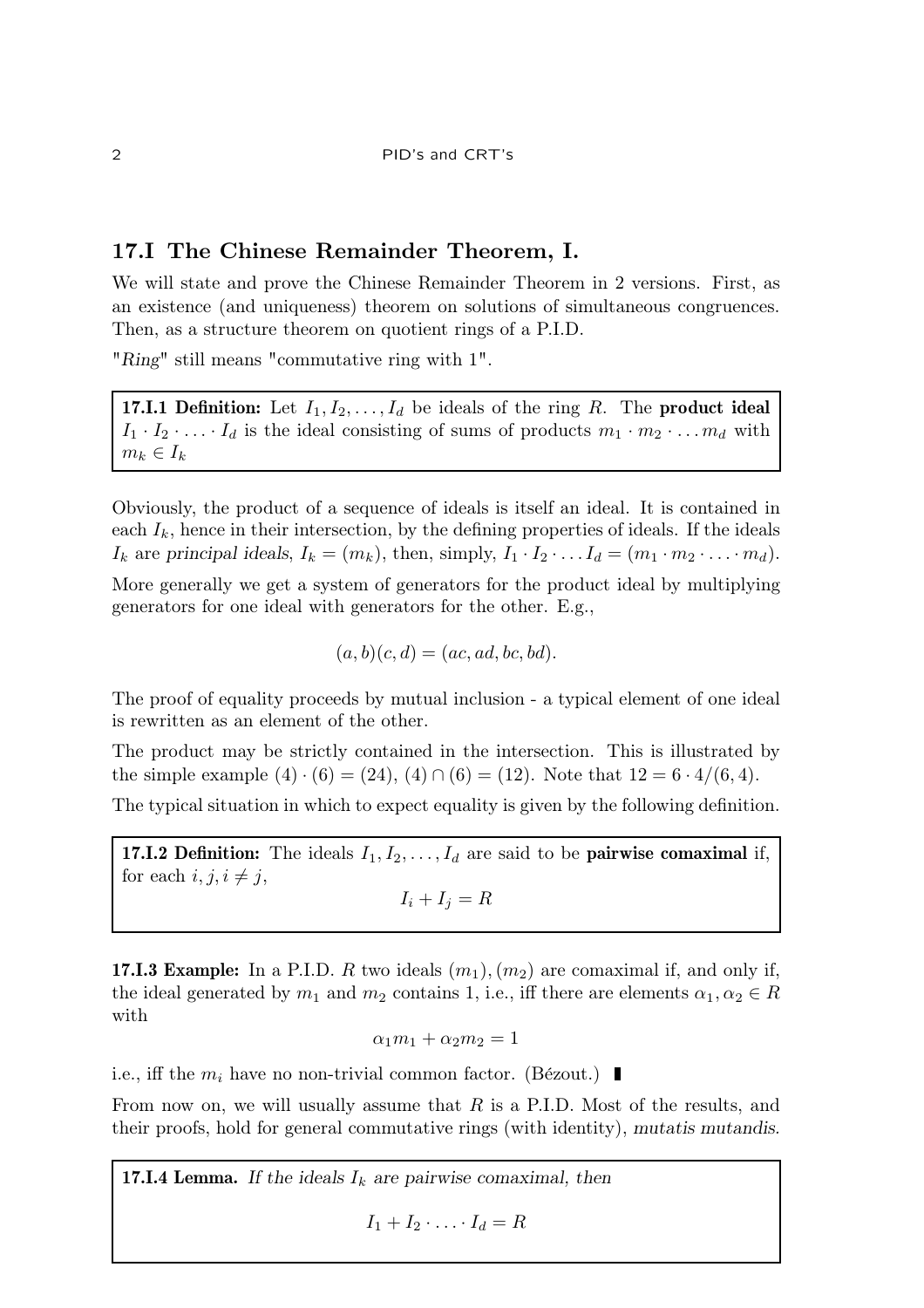**Proof:** The case  $d = 3$  is enough to illustrate the idea of the proof. By assumption

$$
I_1 + I_2 = R
$$

$$
I_1 + I_3 = R
$$

From this we infer

$$
R = R2 = (I1 + I2)(I1 + I3) = I12 + I1I2 + I1I3 + I2I3 \subset I1 + I2I3
$$

The first equality follows because  $R$  has an indentity element by assumption. The third follows by mutual inclusion, rewriting an element of either memeber as an element of the other. And the last one follows because the first three terms are subideals of  $I_1$ 

 $\blacksquare$ 

The general case is proved by replacing 3 with d and inserting some dots.

In the case of a PID, the case  $d = 3$  says that  $(m_1, m_2) = 1, (m_1, m_3) = 1$  implies  $(m_1, m_2m_3) = 1.$ 

17.I.5 Theorem. Same assumptions. Then

$$
I_1 \cap I_2 \cap \ldots \cap I_d = I_1 \cdot I_2 \cdot \ldots \cdot I_d
$$

**Proof:** We start first with the case  $d = 2$ . We are assuming  $I_1 + I_2 = R$ . Therefore:

$$
I_1 \cap I_2 = (I_1 \cap I_2) \cdot (I_1 + I_2) = (I_1 \cap I_2) \cdot I_1 + (I_1 \cap I_2) \cdot I_2 \subset I_2 \cdot I_1 + I_1 \cdot I_2 = I_1 \cdot I_2
$$

The reverse inclusion has already been dealt with.

The general case proceeds by induction on the number of ideals. The induction hypothesis, and then the case  $d = 2$ , yield

$$
I_1 \cap (I_2 \cap \ldots \cap I_d) = I_1 \cap (I_2 \cdot \ldots \cdot I_d)
$$

$$
= I_1 \cdot I_2 \cdot \ldots \cdot I_d
$$

where we also used that  $I_1$  and  $I_2 \cdots I_d$  are comaximal, by the lemma.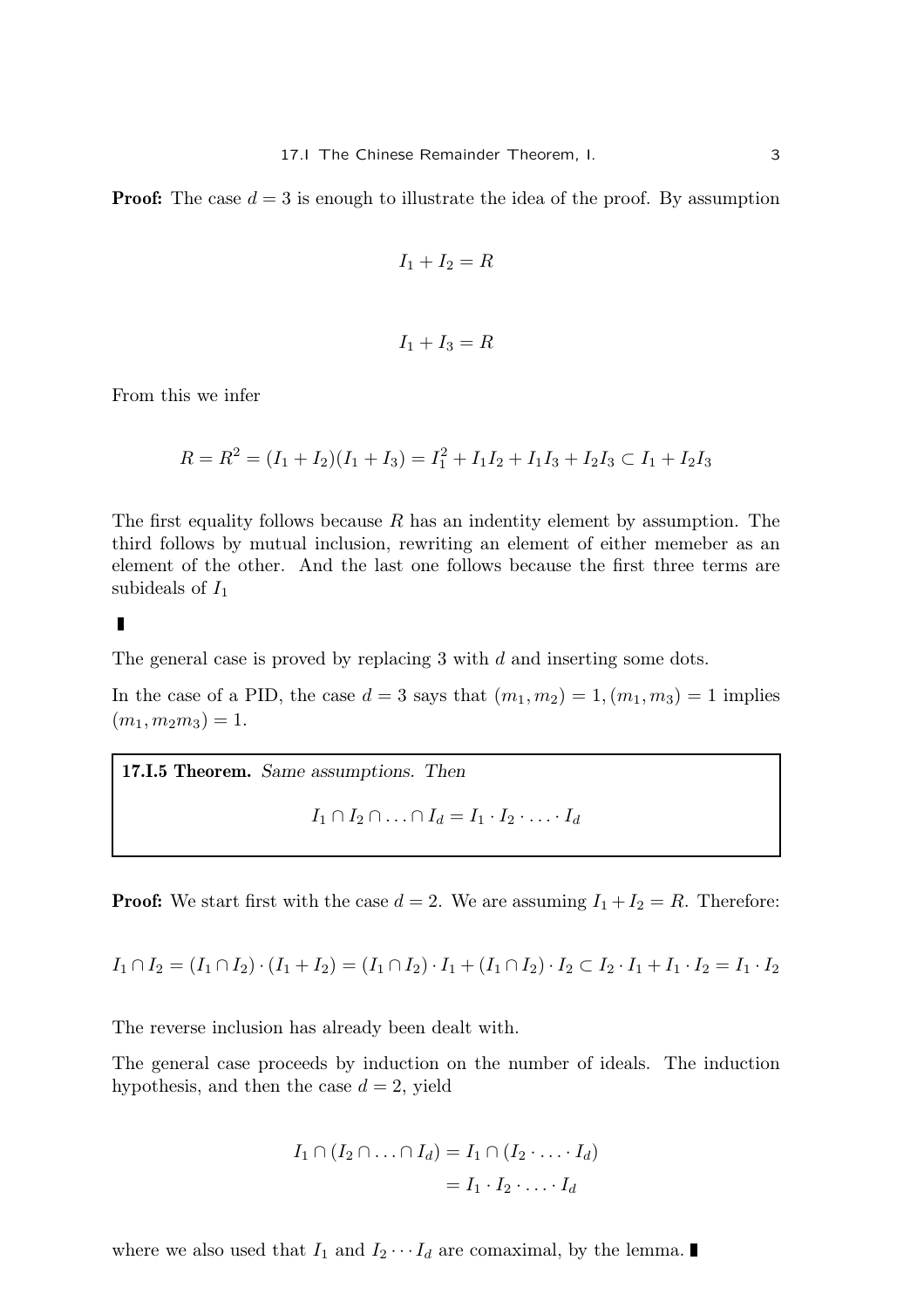**17.I.6 Theorem.** Chinese Remainder Theorem I. Let  $a_i$ ,  $i = 1, 2, \ldots, d$ , and  $I_i, i = 1, 2, \ldots, d$  be given ideals of R, pairwise co-maximal. Then the system of simultaneous congruences

$$
x \equiv a_1 \pmod{I_1}
$$

$$
x \equiv a_2 \pmod{I_2}
$$

$$
\cdots
$$

$$
x \equiv a_d \pmod{I_d}
$$

has a unique solution modulo  $I_1 \cdot I_2 \cdots I_d$ 

Thus, in the PID case,  $I_k = (m_k)$ , the  $m_k$  pairwise relatively prime, the general solution is of the form

$$
x = x_0 + rm_1m_2\cdots m_d; \ r \in R
$$

**Proof:** Existence: It is enough to solve, for each fixed  $i$ , the system

 $x_i \equiv \delta_{ij} \pmod{I_i}, j = 1, 2, \ldots, d$ 

 $(\delta_{ij} := 1 \text{ if } i = j, \delta_{ij} = 0 \text{ otherwise}, \text{ "Kronecker delta")}$ 

The system of the statement above is then satisfied by  $x = \sum_{i=1}^{d} a_i x_i$  (superposition, exercise).

For notational convenience we consider only  $i = 1$ :

$$
x_1 \equiv 1 \pmod{I_1}
$$
  

$$
x_1 \equiv 0 \pmod{I_j}, \ j \neq 1
$$

By lemma I.4. we have

$$
I_1 + I_2 \cdot \ldots \cdot I_d = (1)
$$

so there are elements  $e_0 \in I_1, e_1 \in I_2 \cdot \ldots \cdot I_d$  satisfying

$$
e_0 + e_1 = 1
$$

Obviously,  $x_1 = e_1$  does the trick!

Uniqueness: If x, x' are two solutions, then we have  $x - x' \equiv a_j - a_j = 0 \pmod{I_j}$  $\forall j$ , i.e.,  $x - x'$  belongs to the intersection of the  $I_j$ , hence to their product, by comaximality.  $(17.I.V)$ 

17.I.7 Example: At least for hand calculations there are two ways to solve a Chinese Congruence System.

Suppose we are to solve the system

$$
x \equiv 1 \pmod{3}
$$

$$
x \equiv 2 \pmod{5}
$$

$$
x \equiv 3 \pmod{7}
$$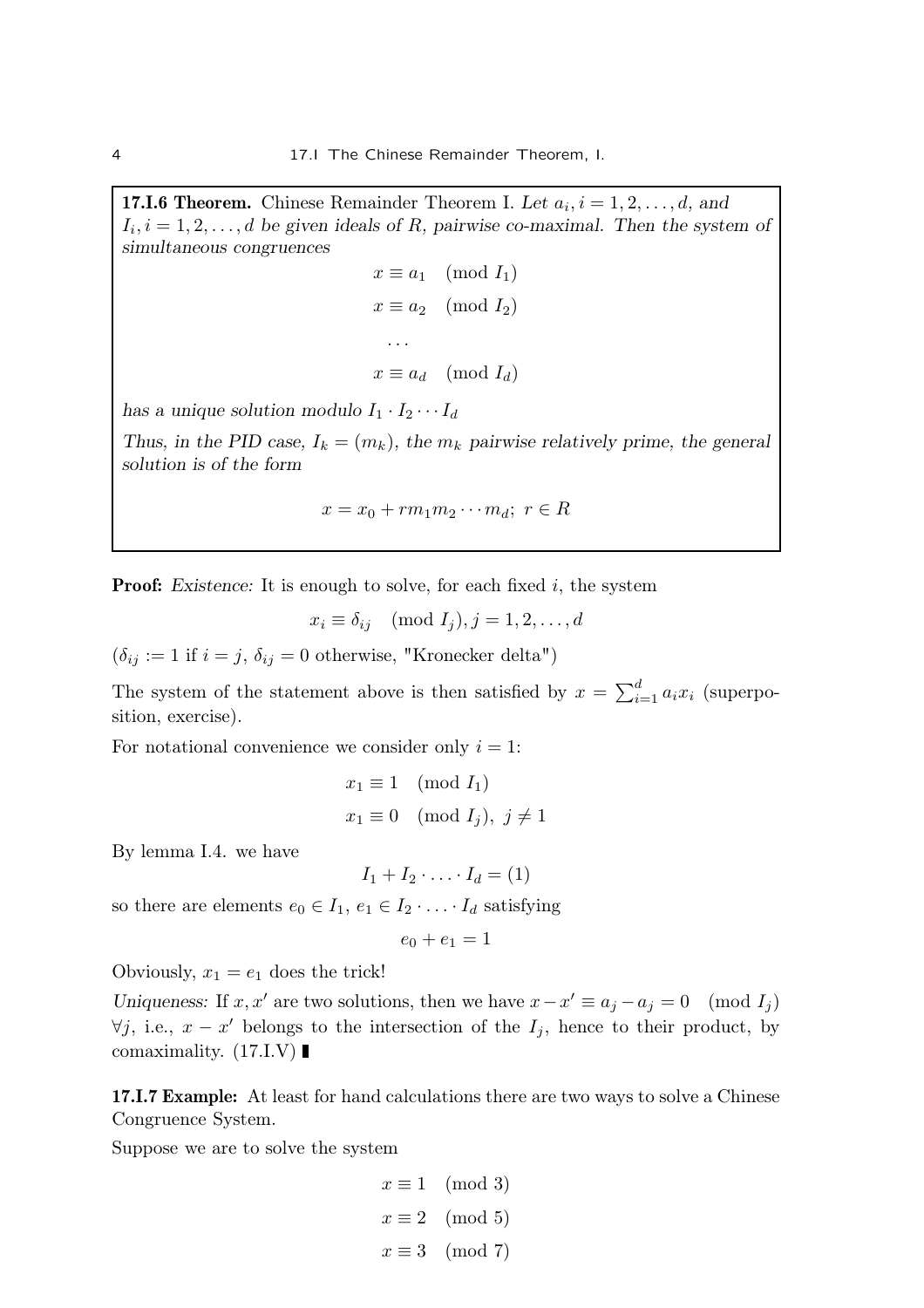with  $3, 5, 7$  obviously relatively prime in pairs. We start by solving Bézout:

 $r_1 \cdot 3 + r_2 \cdot 5 = 1,$   $2 \cdot 3 - 1 \cdot 5 = 6 - 5 = 1$ 

with

$$
-5 \equiv 1 \pmod{3}
$$

$$
-5 \equiv 0 \pmod{5}
$$

and

 $6 \equiv 0 \pmod{3}$  $6 \equiv 1 \pmod{5}$ 

The solution to the first two congruences is then

$$
x \equiv 1 \cdot (-5) + 2 \cdot 6 \equiv 7 \pmod{3 \cdot 5}
$$

This is then combined with the third congruence, and the two together are treated exactly the same way as the first two:

$$
x \equiv 7 \pmod{15}
$$
  

$$
x \equiv 3 \pmod{7}
$$
,

Solve Bézout again:

 $1 \cdot 15 - 2 \cdot 7 = 1, \qquad 15 - 14 = 1$ 

and another superposition gives us:

 $x \equiv 7 \cdot (-14) + 3 \cdot 15 \equiv -53 \equiv 52 \pmod{15 \cdot 7}$ 

that is,

 $x \equiv 52 \pmod{105}$ 

We could also solve three Bézout identities. Let  $m_1 = 3, m_2 = 5, m_3 = 7$  Putting  $M = m_1 m_2 m_3, M_i = M/M_i$  we determine  $r_i, s_i \quad i = 1, 2, 3$  such that

 $r_i M_i + s_i m_i = 1, \quad i = 1, 2, 3$ 

Putting  $x_i = r_i M_i$  we see that  $x_i \equiv 1 \pmod{m_i}$  and  $x_i \equiv 0 \pmod{M_i}$ , that is,  $x_i \equiv 0 \pmod{m_j}, j \neq i.$ 

The solution is then

 $x \equiv a_1x_1 + a_2x_2 + a_3x_3 \pmod{m_1m_2m_3}$ 

with, in this case,  $a_1 = 1, a_2 = 2, a_3 = 3$ 

In our numerical example we get:

$$
12 \cdot 3 - 1 \cdot (5 \cdot 7) = 36 - 35 = 1
$$

$$
-4 \cdot 5 + 1 \cdot (3 \cdot 7) = -20 + 21 = 1
$$

$$
-2 \cdot 7 + 1 \cdot (3 \cdot 5) = -14 + 15 = 1
$$

and

$$
x \equiv 1 \cdot (-35) + 2 \cdot 21 + 3 \cdot 15 \equiv 52 \pmod{105}
$$

This solution copies the proof of the Theorem.

 $\blacksquare$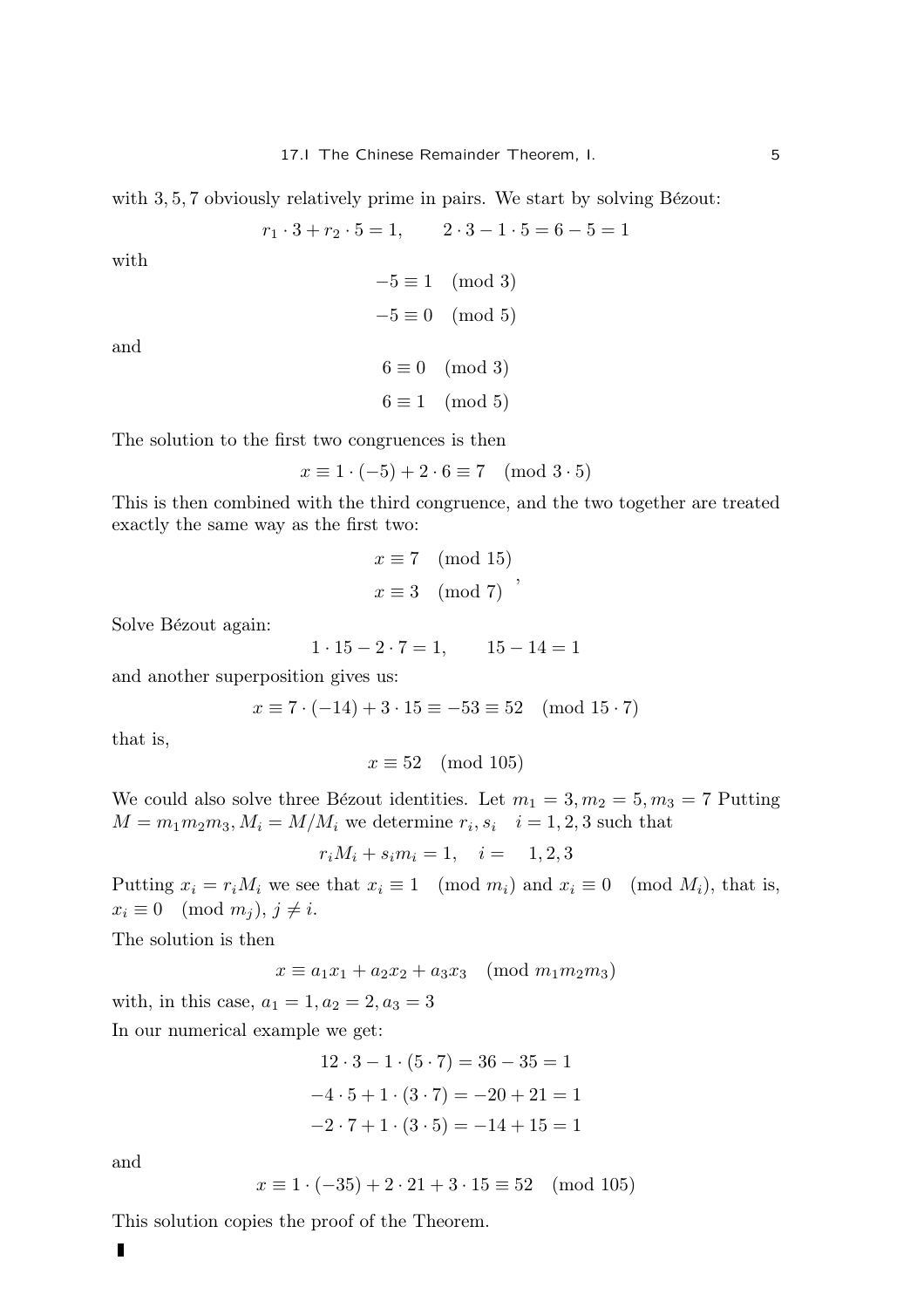**17.I.8 Example:** Let  $R = k[X], k$  a field,  $m_i = (X - x_i), i = 1, 2, ..., d$  where the  $x_i$  are distinct elements of the field k. Let  $y_i$ ,  $i = 1, 2, ..., d$  be given elements of k. We have

$$
p(X) \equiv y_i \pmod{(X - x_i)}
$$

iff, for some  $q(X) \in k[X]$ ,  $p(X) = q(X)(X - x_i) + y_i$ , i.e., iff  $p(x_i) = y_i$ . The solution to

$$
p_1(X) \equiv 1 \pmod{(X - x_1)}
$$
  

$$
p_1(X) \equiv 0 \pmod{(X - x_j)}, j \neq 1
$$

is easily found. By the second line above  $p_1$  must be a constant multiple of  $(X - x_2)(X - x_3) \cdots (X - x_n)$ . By the first we must have  $p_1(x_1) = 1$  which gives us the value of the constant. We find

$$
p_1(X) = \frac{(X - x_2) \cdots (X - x_d)}{(x_1 - x_2) \cdots (x_1 - x_d)} = \frac{q_1(X)}{q_1(x_1)}
$$

where  $q_1(X) = q(X)/(X - x_1); q(X) = (X - x_1) \cdots (X - x_d)$ Introducing

$$
q_i(X) = \frac{q(X)}{(X - x_i)}, \quad i = 1, 2, \dots, d
$$

we similarly find (on replacing 1 by  $i$ ) that the system

$$
p_i(X) \equiv \delta_{ij} \pmod{(X - x_j)}, j = 1, 2, ..., d
$$

is satisfied by

$$
p_i(X) = \frac{q_i(X)}{q_i(x_i)}
$$

so the general system

$$
p(X) \equiv y_i \pmod{(X - x_i)}
$$

has the solution

$$
p(X) = \sum_{i=1}^{d} y_i \frac{q_i(X)}{q_i(x_i)}
$$

Since the system is uniquely solvable modulo  $q(X)$ , by the theorem, and the degree of q is d, this is the unique polynomial of degree  $\leq d-1$ , satisfying  $p(x_i) = y_i, i = 1, 2, \dots, d.$ 

This is Lagrange's Interpolation Formula.

The reader may wish to check that  $q_i(x_i) = q'(x_i)$  (formal derivative) and that division of both members by  $q(X)$  yields the well-known partial fractions decomposition of  $p(X)/q(X)$ .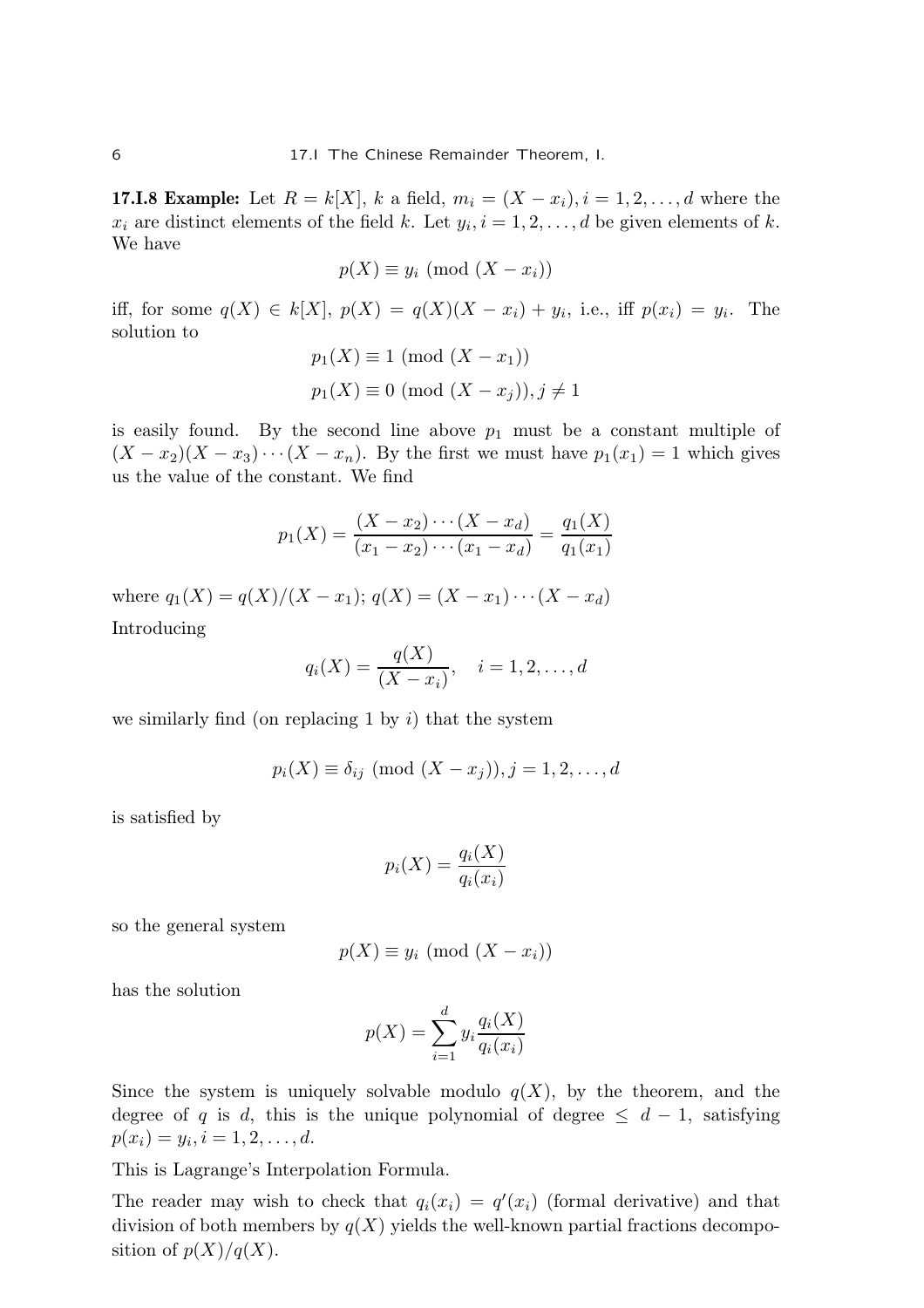17.I.9 Example: Another interpolation example. What does it mean to solve the system

$$
f(X) \equiv pX + q \pmod{(X - a)^{2}}
$$

$$
f(X) \equiv rX + s \pmod{(X - b)^{2}}
$$

where  $a, b \in k, a \neq b$ ? Writing  $pX + q = p(X - a) + (q + pa) =: p(X - a) + t$  we see that the first congruence reads

$$
f(X) = t + p(X - a) + g(X)(X - a)^2
$$

Substituting  $X = a$  we get  $t = f(a)$ . Differentiating (a purely formal operation in an arbitrary field) and substituting  $X = a$  again (details left to the reader) we get  $f'(a) = p$  which should surprise no one. The system obviously satisfies the assumptions of the C.R.T. since  $(X - a)^2$  and  $(X - b)^2$  have no non-trivial factor in common. So it has a solution, proving the existence of a polynomial with given values and first derivatives at two given points.

By the uniqueness part of the C.R.T.,  $f(X)$  is uniquely determined modulo  $(X-a)^2(X-b)^2$ , so may be chosen of degree  $\leq$  3, since any solution may be reduced modulo  $(X - a)^2(X - b)^2$  using polynomial division.

More generally, given field elements  $a_i, i = 1, 2, \ldots k$ , no two equal, and polynomials  $g_i(X - a_i)$  of degrees  $d_i - 1$ ,  $\sum d_i = d + 1$ , we can solve the system

$$
f(X) \equiv g_i(X - a_i) \pmod{(X - a_i)^{d_i}}
$$
  $i = 1, 2, ..., k$ 

to find a polynomial f, of degreee  $\leq d$ , with prescribed Taylor expansions (of prescribed degrees) at the  $a_i$ , as long as the number of interpolation data (number of given values) sum up to the degreee of f plus 1 (note that f has  $d+1$  coefficients).

An important use of the C.R.T. is fast polynomial and integer arithmetic. Everything is reduced modulo a suitably large integer (or polynomial) and further reduced modulo its various primary factors (powers of irreducible factors). We add or multiply the given numbers (or polynomials) modulo these factors. Using the C.R.T. we then reconstruct the solution from the residues found. See, e.g., Lidl-Pilz, Applied Abstract Algebra. (Springer Undergraduate Texts in Mathematics).

#### 17.I.10 Example: Secret Sharing

A staff of 17 secretaries is assigned to the task of guarding my social security number  $N < 5 \cdot 10^9$ . The head of the Math Department chooses a prime number  $P > 5 \cdot 10^9$ , e.g.,  $P = 5789134517$ .

He then chooses at random 16 different numbers  $0 < f_0, f_1, \ldots, f_{15} < P$ , and another sequence  $0 < x_1, x_2, x_3, \ldots, x_{17} < P$  and puts  $f_{16} = N$ , the number to be kept secret. (This random procedure is similar to that for deciding the salaries of the lecturers in the Department.)

From this he constructs the polynomial

$$
f(X) = f_0 X^{16} + f_1 X^{15} + \dots + f_{15} X + f_{16} \in K[X]
$$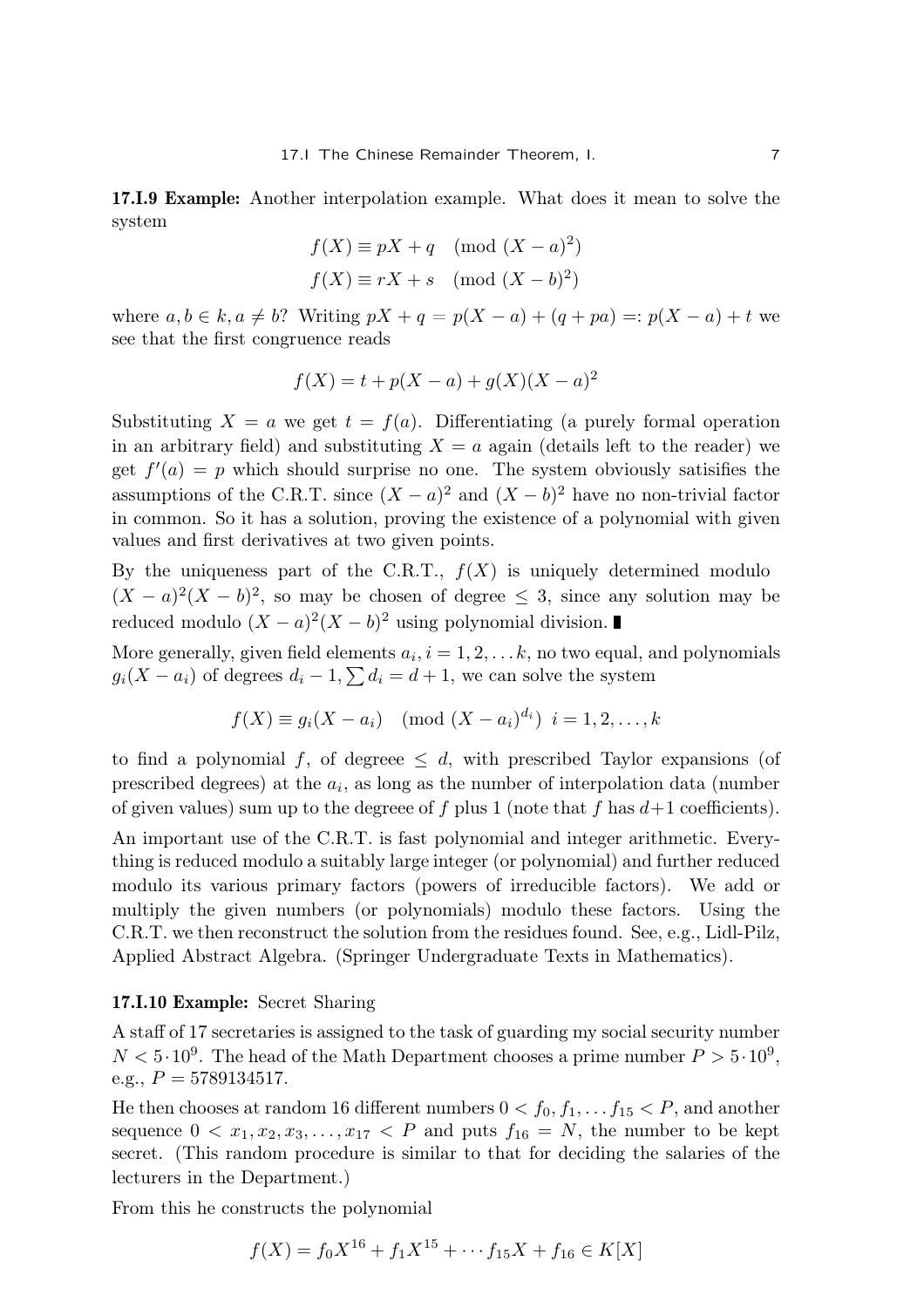where  $K = \mathbb{Z}_P$  and computes

$$
u_i = f(x_i) \quad 1 = 1, 2, \ldots 17
$$

He distributes the values  $u_i$  among the secretaries and keeps a record of the  $x_i$ 

When he needs my number, e.g., to make important decisions regarding my pension, he brings together the 17 secretaries. Using the Lagrange Interpolation Formula they reconstruct the polynomial  $f(X)$ , whence also its constant term  $f_{16} = N$ .

If only 16 secretaries, say those guarding the vaules  $u_1, \ldots u_{16}$ , come together they can do no better than finding a polynomial

$$
p_0(X) + k \cdot (X - x_1) \cdots (X - x_{16}), \quad k \in K
$$

with  $p_0$  of degree  $\leq 15$ , satisfying the 16 interpolation data, and an undetermined k.

However, knowing  $k$  is equivalent to knowing the constant term. We need more secretaries.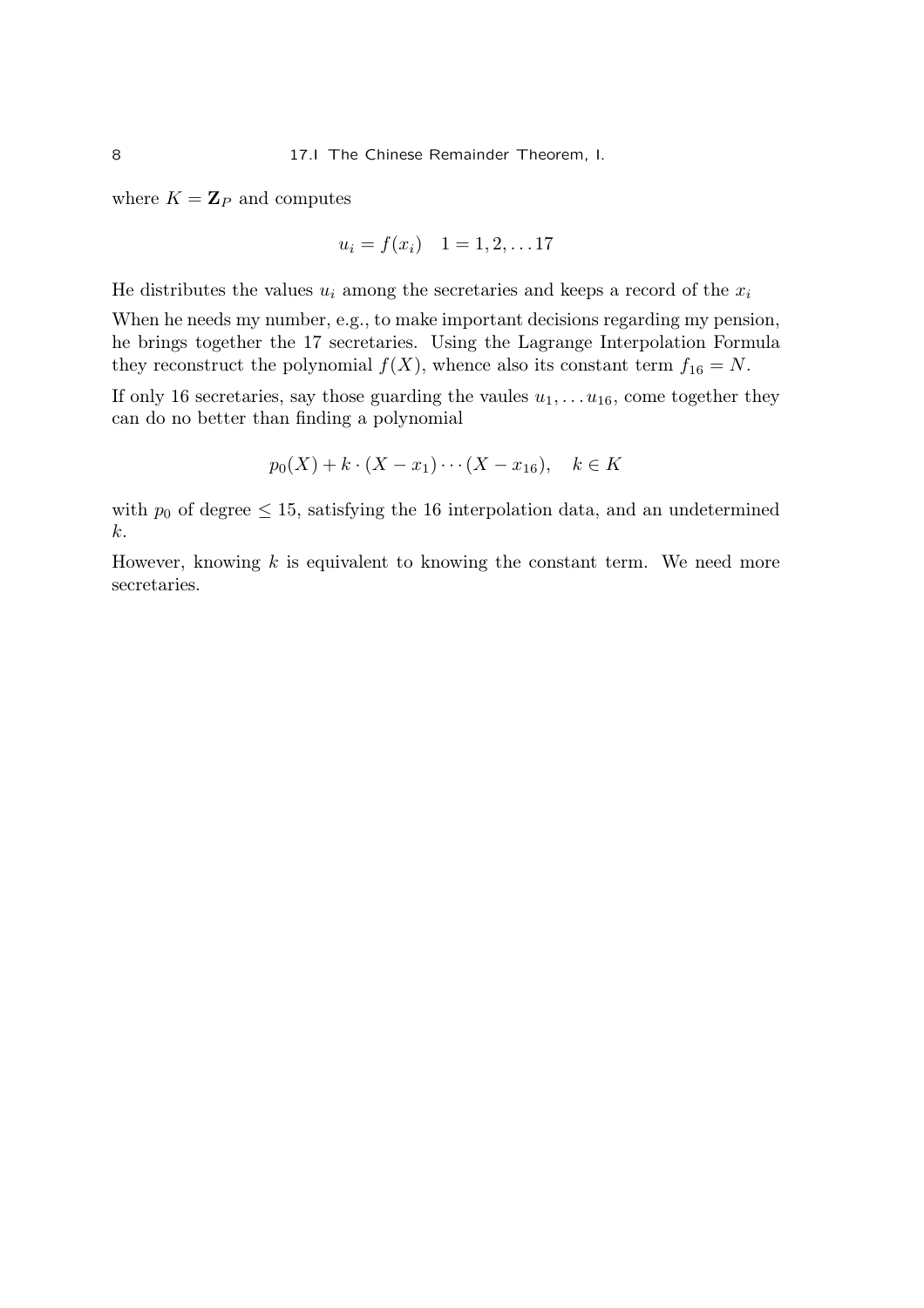### 17.II . The Chinese Remainder Theorem, II.

First we define a recipe for forming big rings from smaller ones.

**17.II.1 Definition:** Let  $R_1, R_2, \ldots, R_d$  be rings. We define their **direct sum**  $R = R_1 \oplus R_2 \oplus \cdots \oplus R_d = \bigoplus_{i=1}^d R_i$ to be the set of d-tuples  $(r_1, r_2, \ldots, r_d)$ , with componentwise addition and multi-

plication, i.e.,

 $(r_1, \ldots, r_d) + (s_1, \ldots, s_d) = (r_1 + s_1, \ldots, r_d + s_d)$ 

$$
(r_1,\ldots,r_d)\cdot (s_1,\ldots,s_d)=(r_1s_1,\ldots,r_d s_d)
$$

It is easy to check that this definition turns  $R$  into a ring with zero element  $(0, 0, \ldots, 0)$  and identity element  $1 = (1, 1, \ldots, 1)$ . Obviously, the elements  $(0, 0, \ldots, r_i, \ldots, 0)$ , with zeros in all positions except the jth, form a subring isomorphic to  $R_j$ , with identity element  $e_j = (0, 0, \ldots, 1, \ldots, 0)$ . We will use the notation  $R_i$  for this subring, too.

The  $e_j$ :s satisfy  $e_j^2 = e_j$ , i.e., they are idempotent. Furthermore  $i \neq j \Rightarrow e_i e_j = 0$ and  $1 = e_1 + e_2 + \cdots + e_d$ . We say that the  $e_j$  form a complete system of orthogonal idempotents for R.

Each subring  $R_j$  is not only a subring but an ideal, as well, since it is obviously closed under multiplication by elements of  $R$ :

$$
(r_1, \ldots, r_j, \ldots, r_d)(0, \ldots, 0, s_j, 0, \ldots, 0) = (0, \ldots, 0, r_j s_j, 0, \ldots, 0)
$$

It is generated, over R, by  $e_j$ ;  $R_j = Re_j$ .

The ideal sum of all  $R_i$ 's but one,  $R_j$  say, consists of all elements with a zero in the j:th position.:

 $(r_1, \ldots r_{i-1}, 0, r_{i+1}, \ldots, r_d)$ 

We denote this ideal by  $I_i$ . It is easy to see that

$$
R/I_j \simeq R_j
$$

Simply define a surjective homomorphism  $R \to R_j$  by  $(r_1, \ldots, r_d) \to r_j$  and note that the kernel equals  $I_i$ .

So the  $R_i$  enter our construction simultaneously as subrings, ideals, and quotient rings.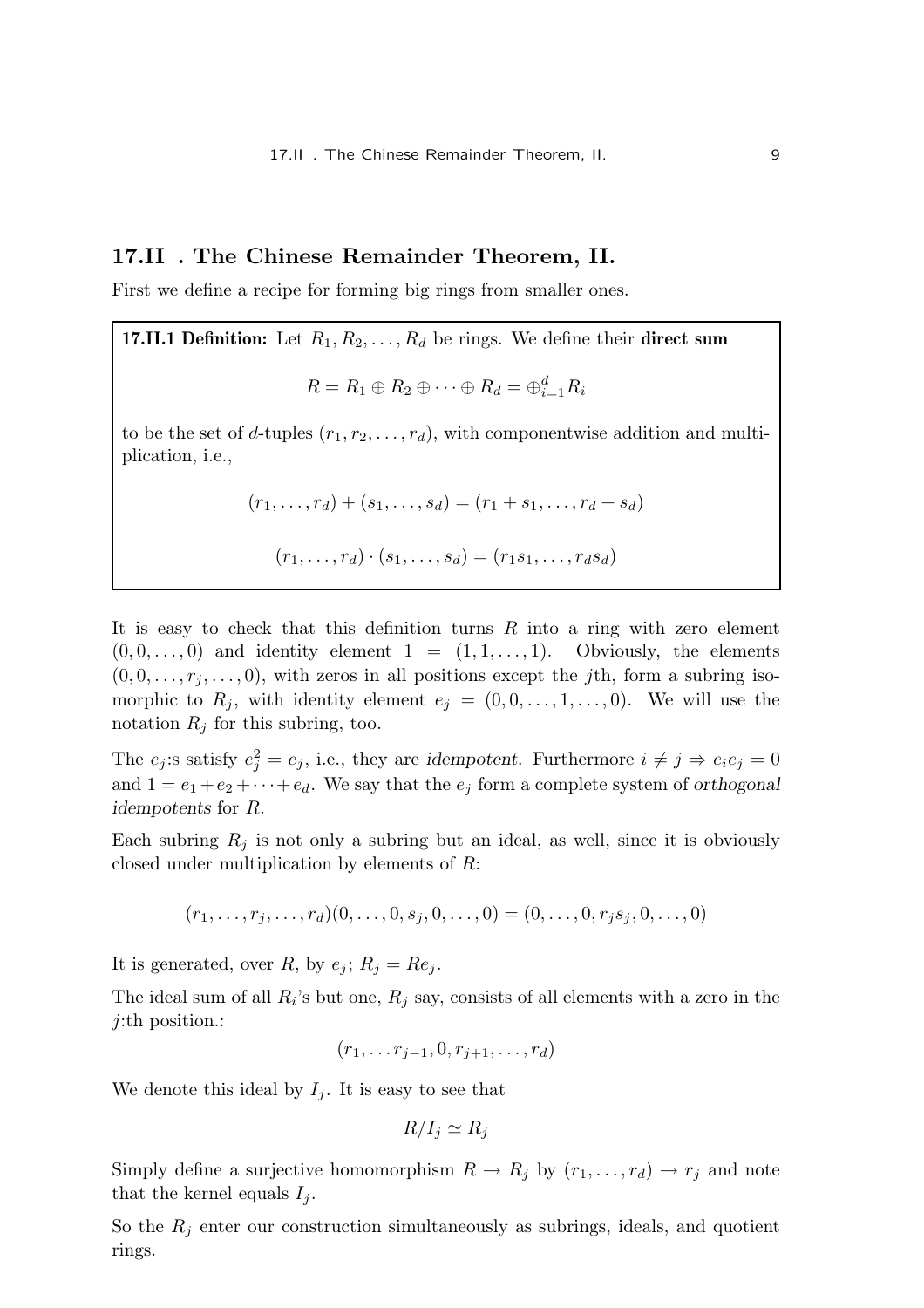17.II.2 Theorem. Chinese Remainder Theorem, version II. R still a P.I.D. Let the ideals  $I_i = (m_i), j = 1, 2, ..., d$  be pairwise comaximal. Then we have an isomorphism

$$
R/(I_1 \cap \ldots \cap I_d) = R/(I_1 \cdots I_d) \simeq \bigoplus_{j=1}^d R/I_j
$$

Proof: Define

$$
\varphi: R \to \oplus_{j=1}^d R/I_j
$$

by

$$
\varphi(r)=(r+I_1,r+I_2,\ldots,r+I_d)
$$

 $\varphi$  is trivially a homomorphism. Its kernel is, equally trivially,  $I := I_1 \cap ... \cap I_d$ , so  $\varphi$  induces an *injection* 

$$
R/I \to \bigoplus_{j=1}^{d} R/I_j =: S
$$

So we still have to prove surjectivity. Pick any

$$
s = (r_1 + I_1, r_2 + I_2, \dots, r_d + I_d) \in S
$$

We wish to find an  $r \in R$  mapping to s under  $\varphi$ . We want

$$
\varphi(r) = (r + I_1, r + I_2, \dots, r + I_d) = (r_1 + I_1, r_2 + I_2, \dots, r_d + I_d)
$$

so we must solve the system of congruences

$$
r \equiv r_i \pmod{m_i}, \ i = 1, 2, \dots, d
$$

This is possible by the first version of the C.R.T.  $\blacksquare$ 

We saw above that  $S$  possesses a full set of orthogonal idempotents  $e'_{\eta}$  $j', j = 1, 2, \ldots, d, 1 = e'_1 + \cdots + e'_d$  $d_{d}$ . By the isomorphism just proved, this must hold for  $R/I$  too. Let  $e_j$  denote the pre-images of the  $e'_j$  under  $\varphi$ . Then  $1 = e_1 + \cdots + e_d$ and we can view  $R/I$  as the direct sum of the subrings (or ideals)  $(R/I)e_i$ . The inverse isomorphism

 $\varphi^{-1}: \quad \oplus_j R/I_j \to R/I$ 

is given by

$$
\varphi^{-1}(r_1,\ldots,r_d)=\sum_j r_j e_j,
$$

check this. It is instructive, although not necessary, to check the homomorphism properties of the inverse, just to get the right feeling for the role of idempotents.

**17.II.3 Example:** let k be field, and  $x_i$ ,  $i = 1, 2, ..., d$  distinct elements of k. Let  $q(X) = (X - x_1) \cdots (X - x_d)$ , and  $q_i(X) = q(X)/(X - x_i)$ . Then the C.R.T., version II, shows that

$$
k[X] \simeq \bigoplus_{i=1}^{d} k[X]/(X - x_i)
$$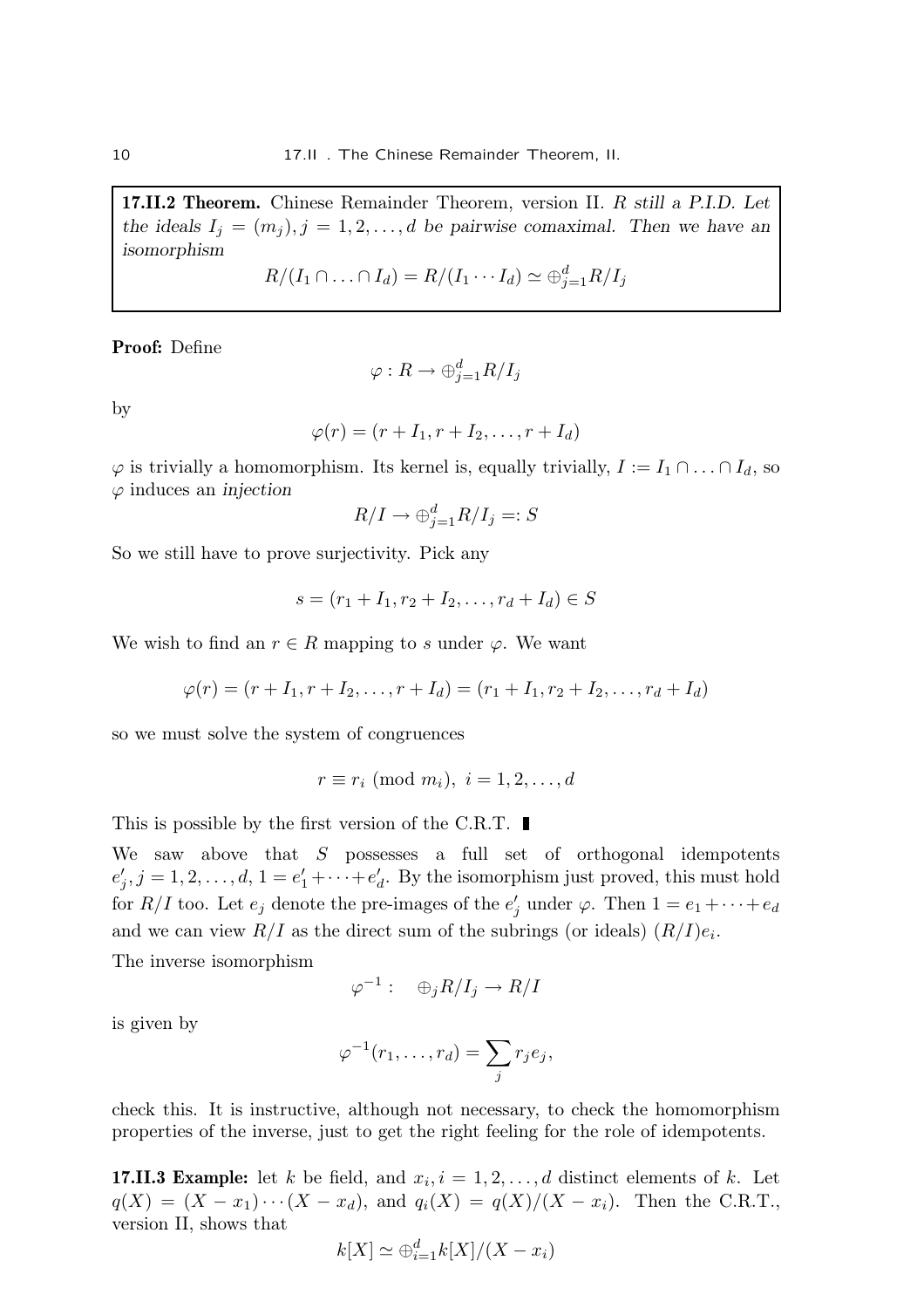by an isomorphism sending a polynomial to its residue classes modulo  $(X - x_i)$ . By Example I.7., of the previous section, this mapping is essentially an evaluation mapping sending each polynomial to its values at the  $x_i$ .

We checked above that the system of congruences (for fixed  $i$ ):

$$
p_i(X) \equiv \delta_{ij} \pmod{(X - x_j)}, \quad j = 1, 2, \dots, d
$$

is satisified by

$$
p_i(X) = \frac{q_i(X)}{q_i(x_i)}, \quad i = 1, 2, \dots d
$$

By the proof

$$
\varphi(p_i)=(0,0,\ldots 1,\ldots 0)=e'_i
$$

with the "1" in the *i*:th position. Being preimages of the idempotents  $e'_{i}$  $'_{i}$ , they are a full set of orthogonal idempotents for the ring  $k[X]/(q(X))$ . I leave it as an exercise to check, directly, that

$$
p_1(X) + \cdots + p_d(X) \equiv 1 \pmod{q(X)}
$$
  

$$
p_i(X)p_j(X) \equiv \delta_{ij}p_i(X) \pmod{q(X)}
$$

You need only check equality of both members at the zeros of  $q(X)$  (why?).

The reader is invited to investigate the last example of the previous section in a similar manner.

17.II.4 Example: Let us illustrate the statement

$$
\mathbf{Z}/(15) \simeq \mathbf{Z}/(3) \oplus \mathbf{Z}/(5)
$$

By the proof of the C.R.T., the isomorphism is given by the mapping

$$
\varphi(n + (15)) = (n + (3), n + (5))
$$

sending a class modulo 15 to the pair of the corresponding classes modulo 3 and 5. The kernel consists of all classes  $n + (15)$  where n belongs to both (3) and (5), hence is divisible by 3 and 5, hence is divisible by 15, i.e., the kernel consists of the zero class, whence  $\varphi$  is injective.

Surjectivity follows directly from this fact, and the fact that both members have 15 elements.

The general theory provides us with a complete orthogonal set of idempotents  $e_i, i = 1, 2; 1 = e_1 + e_2$ , mapping to the idempotents  $(1, 0), (0, 1)$ . They are found, on solving the systems

$$
x \equiv 1 \pmod{3}
$$

$$
x \equiv 0 \pmod{5}
$$

and

$$
y \equiv 0 \pmod{3}
$$

$$
y \equiv 1 \pmod{5}
$$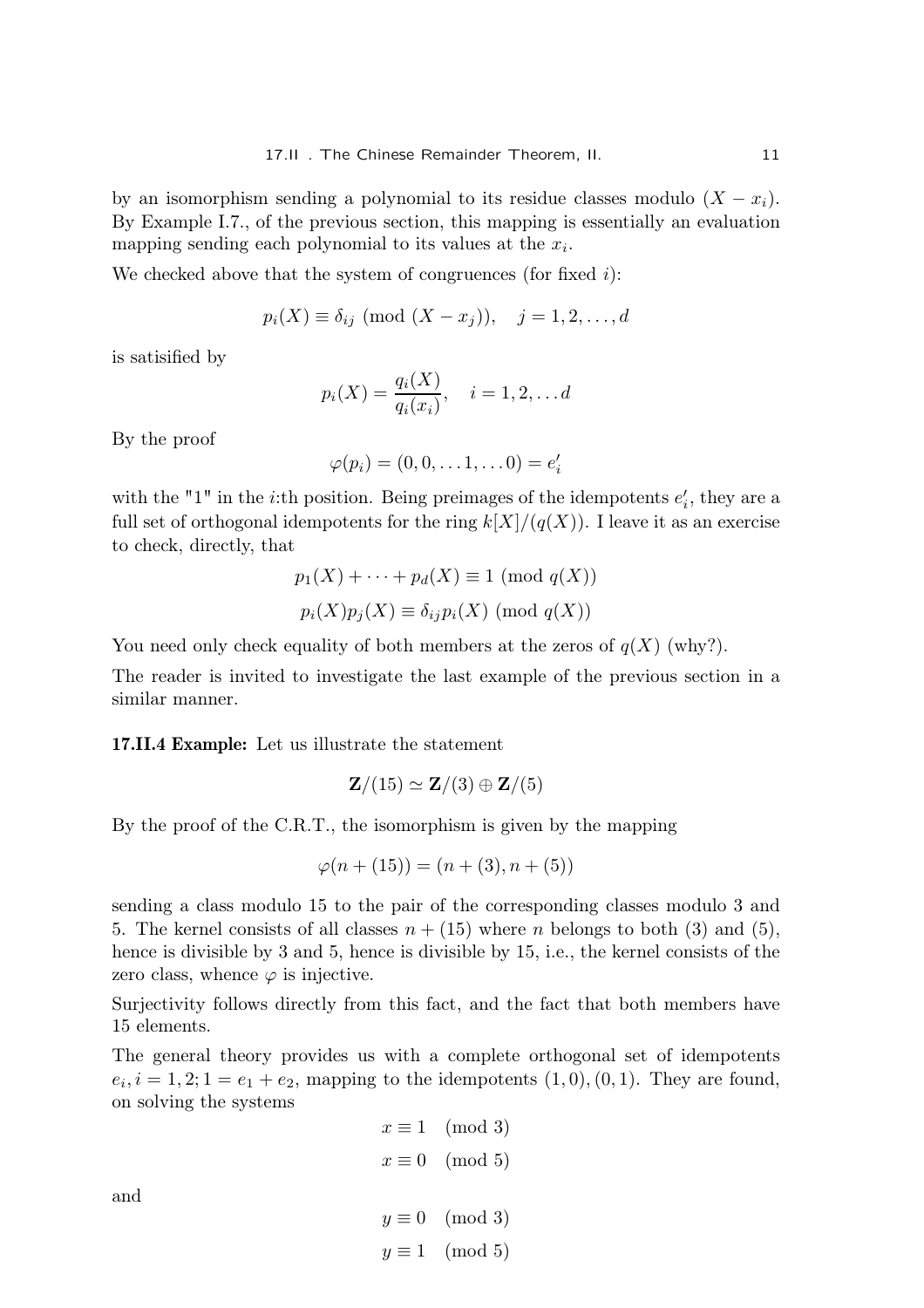to be

$$
e_1 = \overline{10}, e_2 = \overline{6}
$$

(classes modulo 15). Check that

 $10^2 \equiv 10 \pmod{15}$ ;  $6^2 \equiv 6 \pmod{15}$ ;  $10 \cdot 6 \equiv 0 \pmod{15}$ 

Each element in

$$
\mathbf{Z}/(3)\oplus\mathbf{Z}/(5)
$$

may be written

$$
(m+(3),n+(5))
$$

where  $m$  and  $n$  are uniquely determined modulo 3 and 5, respectively, so we may assume  $m = 0, 1, 2, n = 0, 1, 2, 3, 4.$ 

By the C.R.T.- isomorphism the corresponding statement holds in  $\mathbb{Z}/(15)$ : each element may be written, in a unique manner, as

$$
\overline{m}e_1 + \overline{n}e_2 = \overline{m}\overline{10} + \overline{n}\overline{6}
$$

with  $m = 0, 1, 2, n = 0, 1, 2, 3, 4$ . In particular,  $e_1 + e_2 = \overline{10} + \overline{6} = \overline{16} = \overline{1}$ Note, for instance, that

$$
(\overline{m}e_1 + \overline{n}e_2)(\overline{p}e_1 + \overline{q}e_2) =
$$

$$
\overline{m}\overline{p}e_1 + \overline{n}\overline{q}e_2
$$

This has an amusing representation in a  $3 \times 5$ -matrix. If we number the rows and columns from 0 to 2, and 0 to 4, respectively, we can represent the class of  $m \cdot 10 + n \cdot 6$  as the element in position  $(m, n)$ .

We immediately find the elements  $\overline{k} = k \cdot \overline{1} = k \cdot (e_1 + e_2) = \overline{k \cdot 10 + k \cdot 6}, k = 0, 1, 2,$ in positions  $(0, 0), (1, 1), (2, 2)$ :

$$
\left(\begin{array}{cccc} 0 & ? & ? & ? & ? \\ ? & 1 & ? & ? & ? \\ ? & ? & 2 & ? & ? \end{array}\right)
$$

Next in line is  $\overline{3} = \overline{3}(e_1 + e_2) = \overline{0}e_1 + \overline{3}e_2$  in position  $(0, 3)$ :

$$
\left(\begin{array}{cccc} 0 & ? & ? & 3 & ? \\ ? & 1 & ? & ? & ? \\ ? & ? & 2 & ? & ? \end{array}\right)
$$

You have guessed the pattern: we proceed along the diagonal until we hit the bottom of a column. We then move to the top of the next column and move along a new diagonal:

$$
\left(\begin{array}{cccc} 0 & ? & ? & 3 & ? \\ ? & 1 & ? & ? & 4 \\ ? & ? & 2 & ? & ? \end{array}\right)
$$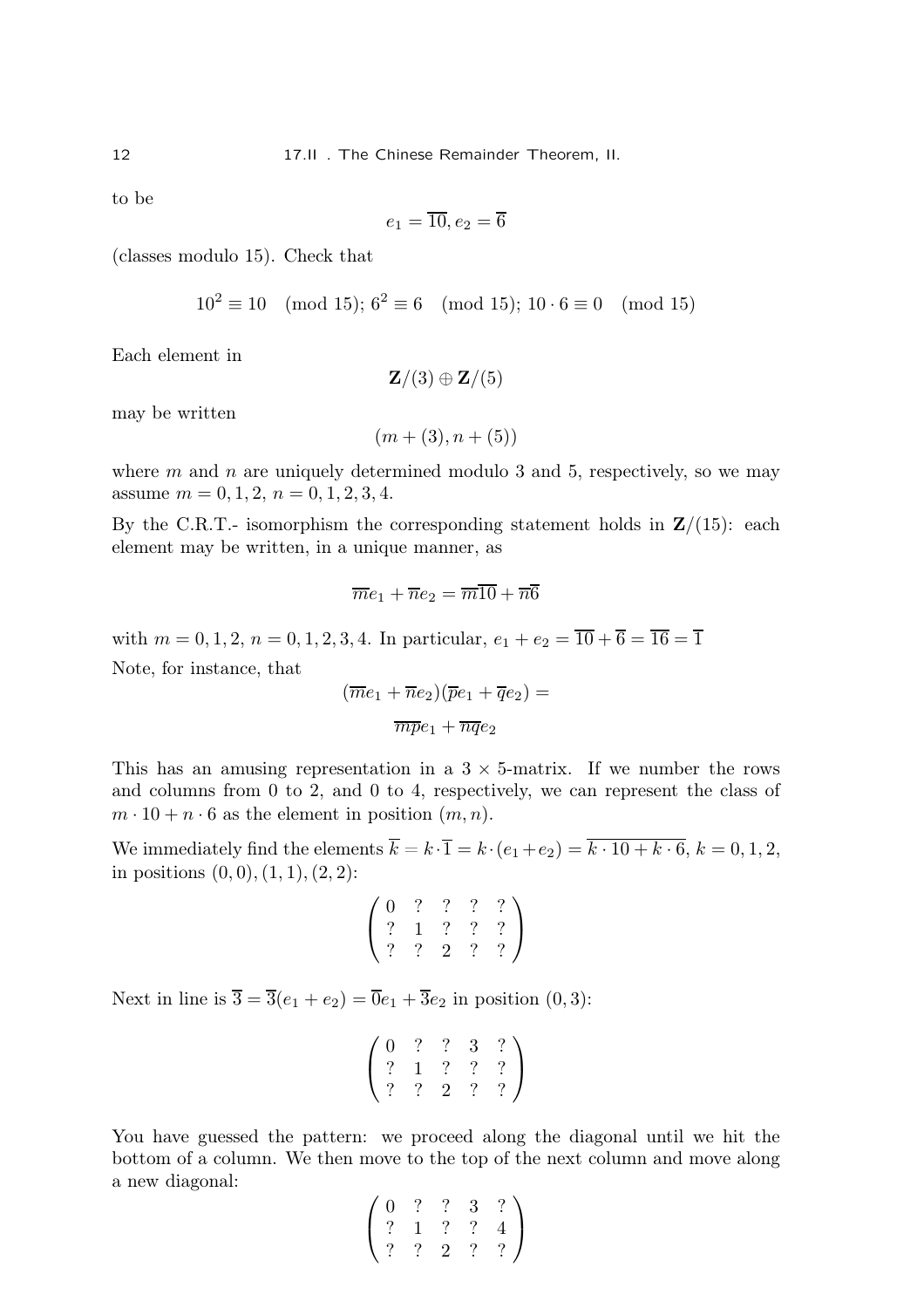Similarly, on hitting the right wall of the matrix, we move on to the beginning of the next row obtaining

$$
\left(\begin{array}{cccc} 0 & ? & ? & 3 & ? \\ ? & 1 & ? & ? & 4 \\ 5 & ? & 2 & ? & ? \end{array}\right)
$$

Once again we hit the bottom of a column and move to the top of the next one. And so on.

We finally wind up with

$$
\left(\begin{array}{cccc}\n0 & \underline{6} & 12 & 3 & 9 \\
\underline{10} & 1 & 7 & 13 & 4 \\
5 & 11 & 2 & 8 & 14\n\end{array}\right)
$$

Reading off the  $(1,0)$  and  $(0,1)$  elements we find our idempotents!

The first row consists of multiples of 6, modulo 15, the first column of multiples of 10, modulo 15.

Each element in the matrix is the sum of the first element in the same column and the first element in the same row, which is exactly what our direct sum decomposition states, quite concretely.

This representation or interpretation of the C.R.T. is at the basis of the so-called Good-Thomas algorithm for Finite Fourier Transforms.

17.II.5 Example: Let us work through a polynomial example. We work over the field  $k = \mathbf{Z}/(2)$  and study the ring  $k[X]/I$  where I is generated by the polynomial  $X^3 + 1 = (X + 1)(X^2 + X + 1)$  the factors of which are irreducible, hence relatively prime.

So we have an isomorphism

$$
\overline{R} = k[X]/(X^3 + 1) \simeq k[X]/(X + 1) \oplus k[X]/(X^2 + X + 1)
$$

by a mapping sending the class of  $f(X)$  to its classes modulo  $X + 1$  and  $X^2 + X + 1$ .

Again, if  $f(X) + (X^3 + 1)$  is sent to the zero classes,  $f(X)$  is divisible by  $X + 1$  and  $X^2 + X + 1$ , hence by their product, hence  $f(X)$  belongs to the zero class modulo  $X^3 + 1$ , so our mapping is injective.

Both members may be viewed as vector spaces over  $k$ . Since each element in  $k[X]/(X^3 + 1)$  has a unique representative of degree  $\lt 3$  (requiring 3 coefficients) this ring has dimension 3 as a vector space over  $k$ . Similarly the two factors in the right member have dimensions 1 and 2, respectively, so the direct sum has dimension 3. By the Dimension Theorem, "injective" (nullspace dimension  $= 0$ ) implies "surjective" (dimension of range  $= 3$ ).

Of course, with a finite ground field we could count elements as well. Both members have  $2^3 = 8$  elements.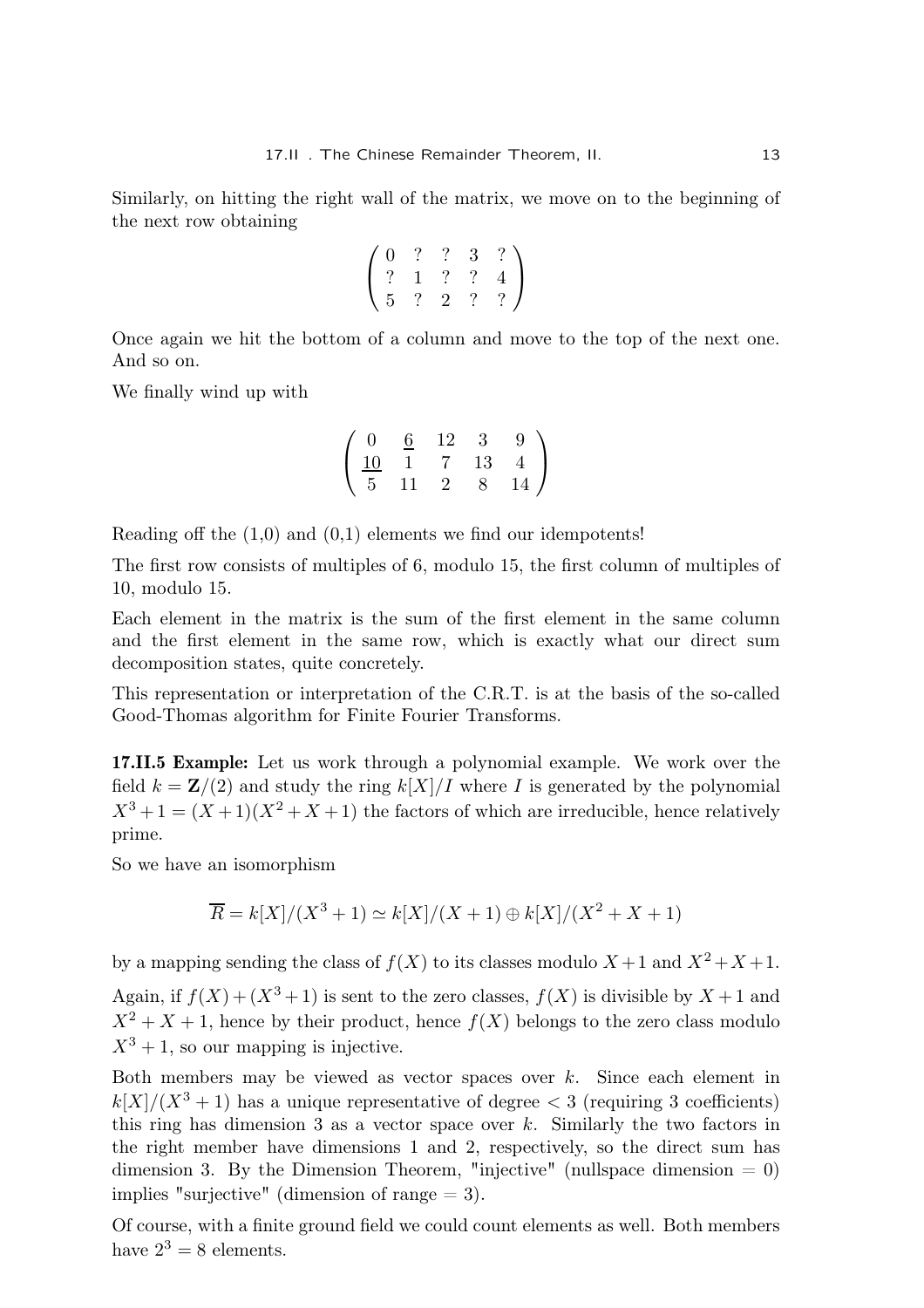From the proof of the theorem it is clear that we find our idempotents by solving Bézout's Identity:

$$
1 = p(X)(X+1) + q(X)(X2 + X + 1) = e1 + e2
$$

(The classes of  $e_1, e_2$ , modulo  $X^3 + 1$ , are the idempotents).

We could use Euclid's Algorithm for that kind of computation but a partial fractions decomposition may often be more convenient. Decomposing  $1/(X^3 + 1)$  we get

$$
\frac{1}{X^3+1} = \frac{1}{X+1} + \frac{X}{X^2+X+1}
$$

Multiplying by  $X^3 + 1$  we get, omitting the bars signifying residue classes

$$
1 = (X^2 + X + 1) + (X^2 + X)
$$

The classes of  $X^2 + X + 1$  and  $X^2 + X$  modulo  $X^3 + 1$  are our idempotents, since they satisfy the systems of congruences of the proof. The reader should check this.

Of course, any element in  $\overline{R}$  may be expressed in the idempotents. The coefficients will be uniquely determined modulo  $X + 1$ , and  $X^2 + X + 1$ , respectively, so their representatives may be chosen of degrees  $< 1$  and  $< 2$ . We find

$$
1 = (X2 + X + 1) + (X2 + X)
$$
  
\n
$$
X = (X2 + X + 1) + X(X2 + X)
$$
  
\n
$$
X2 = (X2 + X + 1) + (X + 1)(X2 + X)
$$

The remaining 5 elements are suitable k−linear combinations of these elements. I invite the reader to ponder over the following matrix

$$
\begin{pmatrix}\n0 & 0 & 1 & X & 1+X \\
0 & 0 & X^2+X & X^2+1 & 1+X \\
1 & X^2+X+1 & 1 & X & X^2\n\end{pmatrix}
$$

The underlined elements are the idempotents. The first row and first column are the coefficients (replacing row and column indices). All computations are performed modulo  $X^3 + 1$ .

Of course, such a matrix scheme does not exist in the case of an infinite field  $k$ .

#### 17.II.6 RSA Ciphers

In cryptology it is common practice to represent words as numbers or classes modulo some large integer. The RSA cipher is a very simple encryption-decryption scheme (at least empirically) with very good properties. It rests on the following simple theorem:

**17.II.7 Theorem.** . Let  $n = pq$  be a product of two distinct primes p and q. Let e and d be two numbers, relatively prime to  $(p-1)(q-1)$ . Assume  $ed \equiv 1$ (mod  $(p-1)(q-1)$ ). Then, for every integer w,

$$
w^{ed} \equiv w \pmod{n}
$$